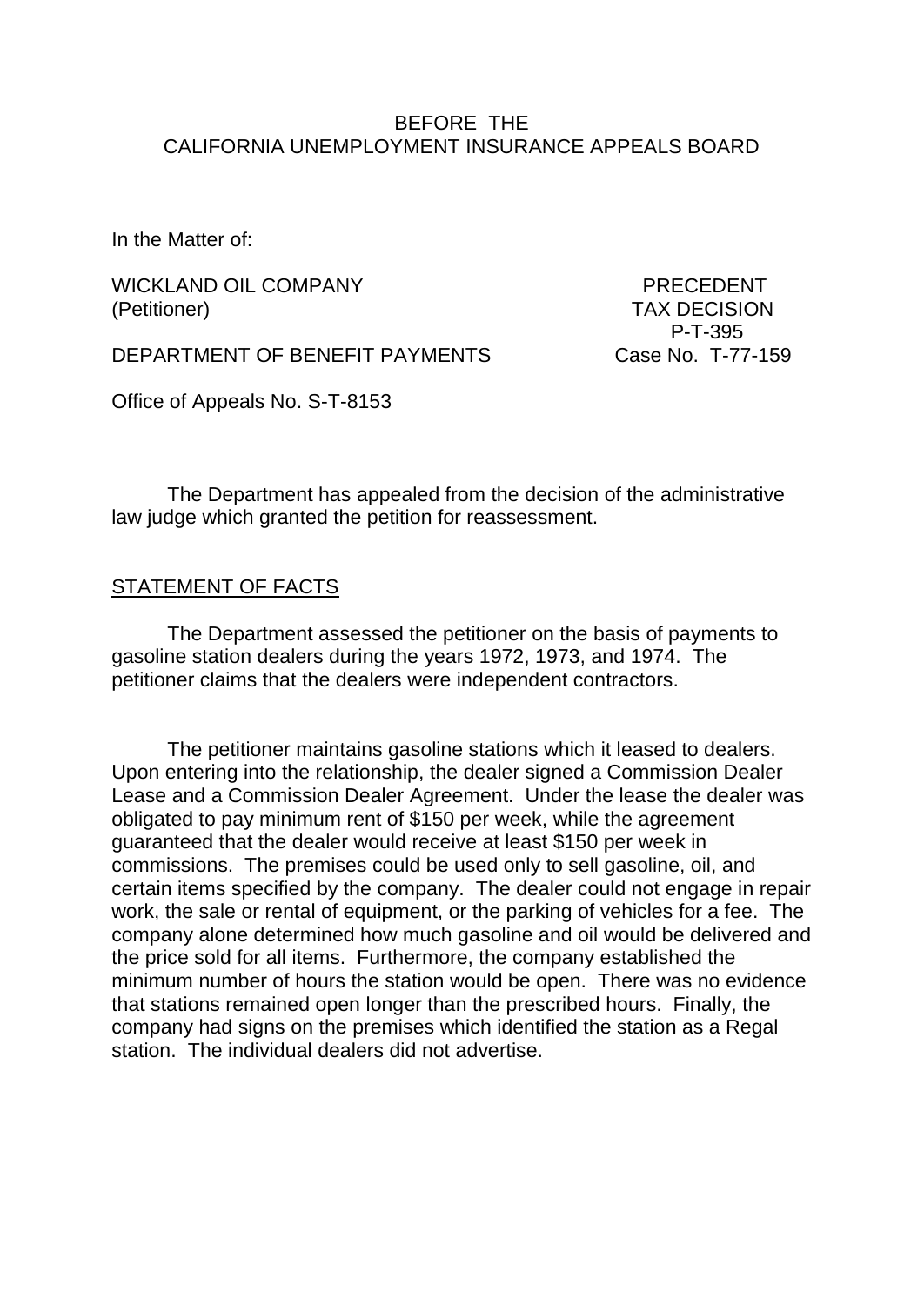Additionally, there was an Operating Manual for the dealers to follow, and the company had district managers to review the dealers' performance. The manual gave explicit instructions on how certain activities would be carried on. For example, there were instructions on where employees could park, what employees would wear, and their appearance while at the station. Both dealers and employees were cautioned against divulging to others outside the organization any information regarding certain company policies. Standards were set for full-time employees, who had to be high school graduates or the equivalent, in good health, of a neat and pleasing appearance, have a favorable prior employment record, and be bondable. With regard to personal appearance, the dealer was obliged to prepare specific standards under the general company guidelines. These standards were subject to approval by the company's district manager.

The agreement also provided that while the dealer was free to engage the number of employees that he desired, the company required that if a certain amount of gallons of gasoline were sold that additional manpower be engaged. The dealer was paid an extra amount to cover the cost of the additional help.

The payroll records for stations were maintained by a payroll service chosen by the company. Checks were issued by the service based on records submitted by the dealers.

The company specified the credit cards which could be used at the station to purchase gasoline and oil. Only those credit cards would be accepted.

The bulk of the dealer's remuneration was based upon the amount of gasoline sold. Deducted from the gross amount of commissions earned were certain expenses such as shortages for losses from bad checks. Dealers received a weekly draw based on expected commission earnings.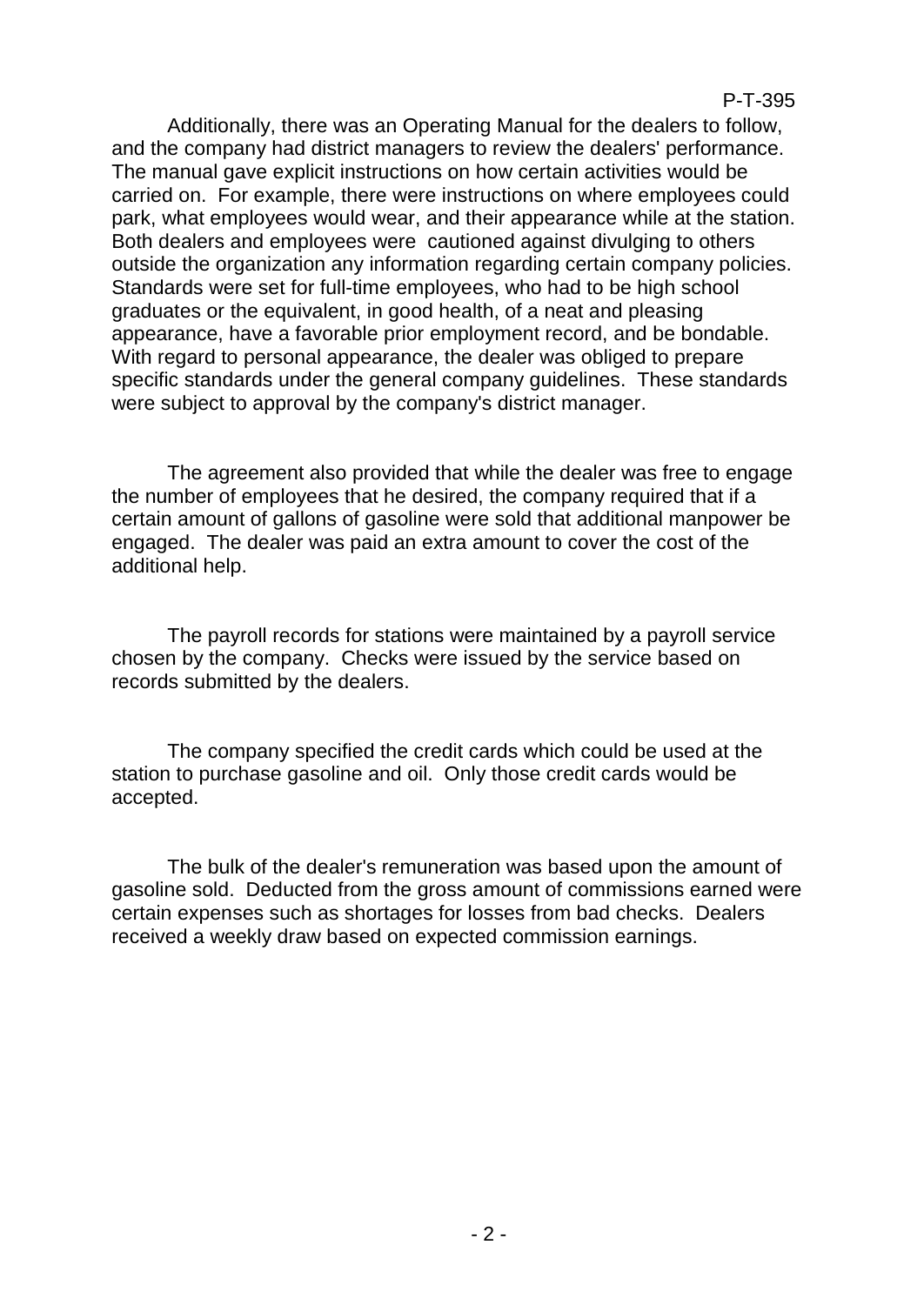## REASONS FOR DECISION

Employer contributions to the Unemployment and Disability Funds are based on the payment of wages for employment pursuant to sections 976 and 984 of the Unemployment Insurance Code. Section 601 of the code defines employment as services by an employee. Except as specifically provided in section 621 of the code contributions are not due with respect to the services of an independent contractor (Appeals Board Decision P-T-2).

The issue presented for resolution is whether the dealers were employees or independent contractors. In resolving this question the primary consideration is whether the petitioner had the right to control the manner and means of how the work was done -- the so-called common law test. We are also required to consider the relationship in light of a number of factors set forth in section 220(2) of the Restatement of Agency. (Empire Star Mines v. California Employment Commission (1946), 28 Cal. 2d 33; Tieberg v. California Unemployment Insurance Appeals Board (1970), 2 Cal. 3d 943, 949).

There have been a number of decisions which have applied the common law test to gasoline service station and bulk station operators (83 American Law Reports, Annotated, 2d, pp. 1276-1303). Generally, the determining factors of the relationship have been whether the operator has a substantial investment in the business, furnishes extensive and expensive equipment, hires and fires employees, operates a repair business on his own in conjunction with the station, is free to sell other products, sets his own retail prices, determines the hours business is open, and provides local advertising. The resolution has not depended upon whether the agreement between the parties specified that the operator is an independent contractor.

The evidence in this case clearly supports the conclusion that under the above test the dealers were employees. They had no investment in the business; there were extensive controls not only on the taking of inventory but on the operation of the business; the company alone determined how much gasoline and oil would be allowed the dealer and the price to be charged; the company effectively established the hours business was open; and finally, the operations of the dealers were closely supervised by district managers. It is particularly noteworthy that the operators were not free to engage in a servicing business whereby they could develop their own clientele, but remained completely dependent upon the company.